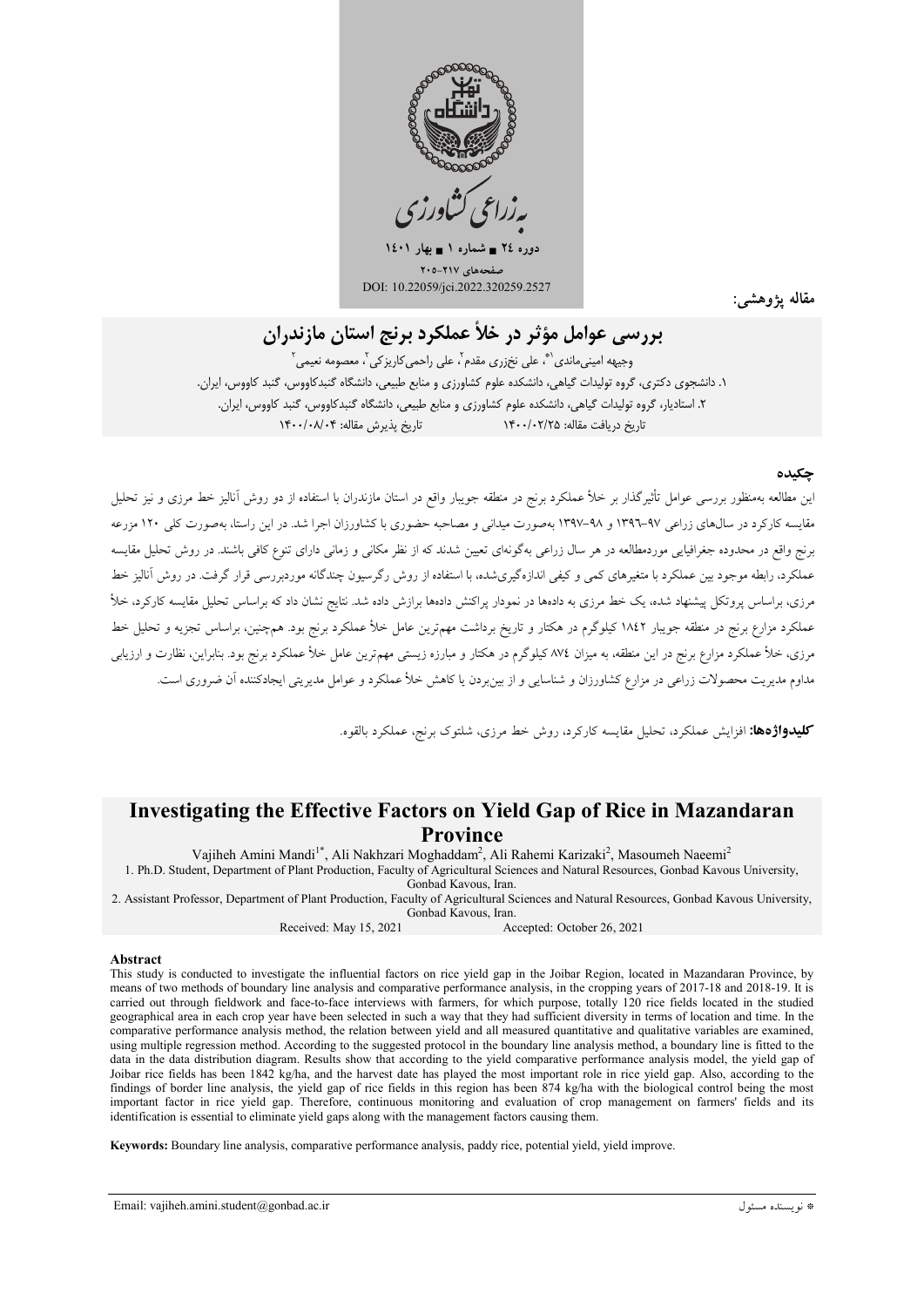et al., 2016). اگرچه روند افزایش عملکرد دانه در طی یک دوره طولانی در یک منطقه، بهندرت یکسان یا خطی بوده است، اما ضروری است که در راستای افزایش عملکرد کنونی محصولات (با استفاده از راهبردهای مختلف)، سطح فعلی عملکرد دانه، با عملکردهای بالقوه برآورد شده و امکان سنجیهای فیزیکی و اقتصادی-اجتماعی، مورد مقایسه قرار گیرند (Beza *et al.*, 2017).

از مهمترین گیاهان زراعی (Oryza sativa L.) است و در ایران، تأمینکننده حدود ٦٦ درصد غذای سالانه است و باید هر ساله برای تأمین حدود ۳۳ درصد Ahmadi et al., ) مصرف سالانه، واردات برنج انجام شود 2020). با توجه به رشد جمعیت در ایران و محدودیتهای منابع تولید، باید در جهت افزایش عملکرد این گیاه زراعی اقدامات جدی صورت گیرد. ازجمله اینها، انجام پژوهشها در جهت بررسی عوامل مؤثر در خلأ عملكرد و شناسايي روشهايي در جهت افزايش تولید برنج میباشد. استراتژیهای مختلفی برای غلبهکردن بر نیاز بشر به مواد غذایی، که در سطح جهان در حال افزايش است، معرفي شدهاند (Fischer, 2015). در اکثریت این راهبردها، یک بحث مورد تأکید بیشتری قرار گرفته و آن بهبود عملکرد در یک واحد سطح مشخص است و در این بین بهنظر میرسد، کاهش یا از بینبردن خلأ عملكرد گیاهان زراعی، استراتژی امیدواركنندهتری است؛ بهویژه در کشورهای جهان سوم که دارای خلأ عملكرد بيشترى هستند (Nalley et al., 2016). كاستن از خلأ عملكرد در نظامهاى كشاورزى نياز به رويكرد یکپارچه برای رفع محدودیتهای زراعی، بیوفیزیکی و اجتماعی و اقتصادی دارد و در اغلب موارد، عوامل مدیریتی مزرعه، در مقایسه با عواملی نظیر شرایط مزرعه، عوامل اجتماعی و اقتصادی، تأثیر بیشتری بر خلأ عملکرد دارند (Beza et al., 2017). خلأ عملكرد گياهان زراعي، به

1. مقدمه

برای تأمین موادغذایی موردنیاز برای تغذیه تقریباً نه میلیارد نفری جمعیت جهان تا سال ۲۰۵۰، باید افزایش عملکرد در واحد سطح در اراضی زراعی موجود، موردتوجه قرار گيرد (FAO, 2019). با اين وجود، غالباً مازاد غلات غذایی در کشورهای توسعهیافته و کسری در کشورهای در حال توسعه وجود دارد. بهعنوان مثال، بیش از ۸۰ درصد محصول تولیدشده در کشورهای عمده تولیدکننده غلات از جمله استرالیا به کشورهایی مانند اندونزی، عراق، کره، ایران و ویتنام صادر میشود ( Ward 8 Siddique, 2015). با توجه به این که مصرف کنندگان در کشورهای در حال توسعه احتمالاً قادر به پرداخت قیمتی نیستند که کشاورزان کشورهای توسعهیافته می<mark>توانند با</mark> سودآوری بپذیرند، مشکل امنیت غذایی بهجای تولید تبدیل به توزیع میشود. لذا اگر تمرکز روی مناطقی باشد که تأمین مواد غذایی در آنها کمبود دارد، پژوهشها در مورد بهبود عملکرد سهم بیشتری به امنیت غذایی خواهد داد (Guilpart et al., 2017). نمونه بارز آن باقیمانده حبوبات دانهای در آسیای جنوبی است، جایی که تقاضا در حال انجام است یا در حال افزایش است، اما با تولید محلی قابل تحقق نیست و بنابراین واردات، بهطورعمده از کشورهای توسعه يافته الزامى است (Beza et al., 2017).

متوسط نرخ افزايش عملكرد دانه عمده محصولات زراعی دیم از حدود دهه ۱۹۹۰ کند شده است، بهطوریکه تا قبل از دهه ۱۹۹۰، نرخ افزایش متوسط عملکرد محصول، به میزان ۱۰۰ کیلوگرم در هکتار در سال بوده اما بعد از آن، این نرخ، به دو کیلوگرم در هکتار در سال رسیده است، که این کاهش عملکرد ممکن است بهدلیل تخریب خاک و کاهش مواد مغذی، تغییرات آبوهوایی و عدم تعدیل شیوههای مدیریت با متغیر شرايط فصلي و يا برداشت كشاورزان باشد ( Anderson

بەزراعى ڭشاورزى دوره ٢٤ = شماره ١ = بهار ١٤٠١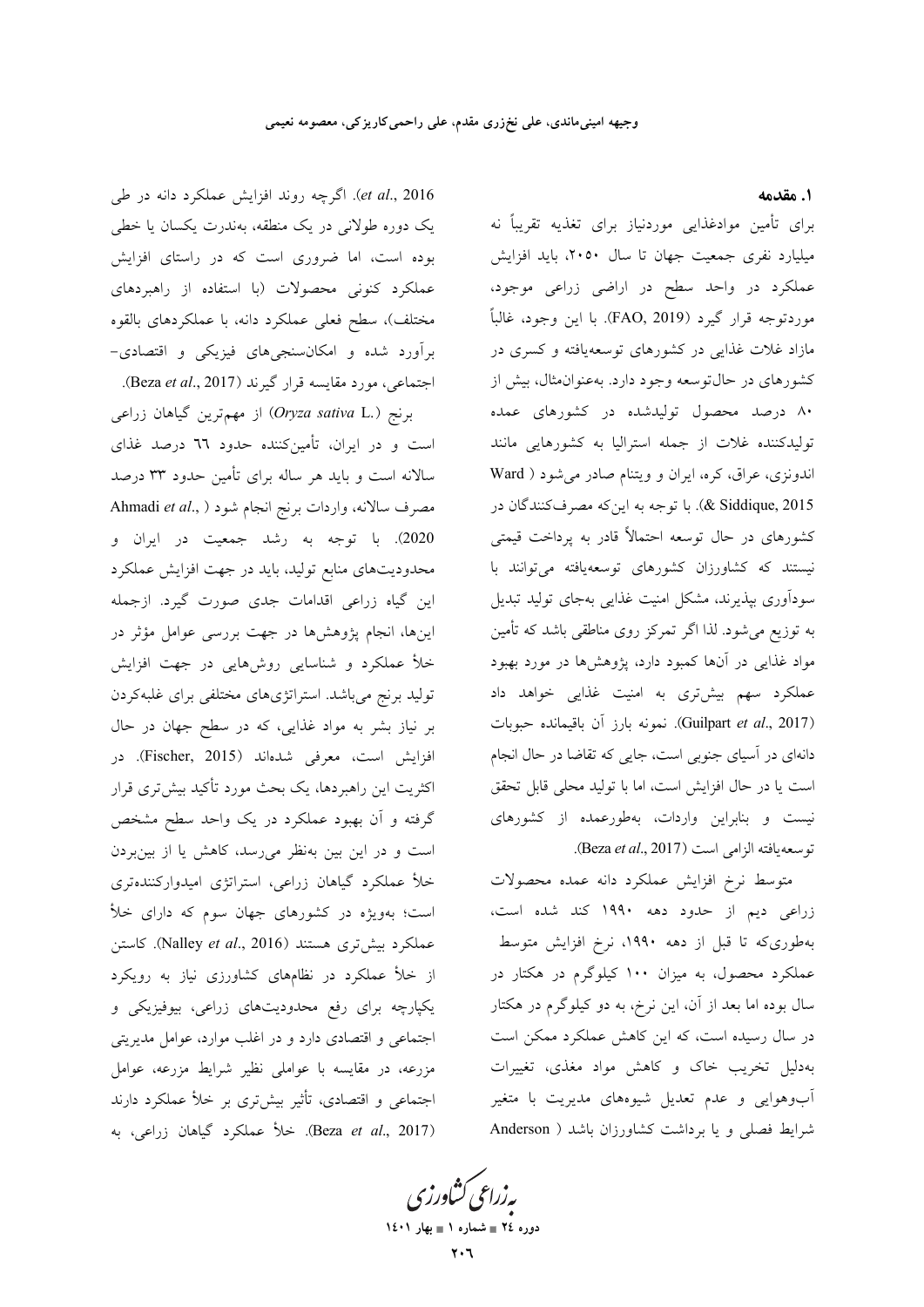درصد از کشت آن معادل ۹۷۰۰ هکتار در منطقه جویبار انجام می شود (Ahmadi *et al.*, 2020) که در این پژوهش حدود ۲۳۰ هکتار از مزارع معادل ۲۳/۷ درصد از سطح زیر کشت منطقه جویبار بررسی شد. برای گردآوری اطلاعات و کمّیکردن فرایند تولید برنج و تعیین خلأ عملکرد آن، این مطالعه بهصورت میدانی و مصاحبه چهره به چهره با شالی کاران انجام شد. برای این منظور، تعداد ۱۲۰ مزرعه برنج واقع در محدوده جغرافیایی مورد مطالعه در هر سال زراعی مورد پایش قرار گرفت و برای تعیین تعداد مزارع (نمونه) از فرمول کوکران استفاده شد. انجام پایش مزارع، در طول فصل رشد برنج بهصورت هفتهای و با دقت صورت گرفت و اطلاعات حاصل از پایش آنها ثبت شدند. این مزارع، جهت پایش، بهطوری تعیین شدند که از نظر مکانی (مشخصات مزرعه مانند وضعیت خاک و مساحت مزرعه) و زمانی (مانند زمان عملیات تهیه بستر و تاریخ نشاءکاری) دارای تنوع کافی باشند و همچنین از لحاظ سطح اطلاعات و میزان درآمد کشاورز و در آخر از نظر نحوه انجام عملیات زراعی، دارای تنوع باشند و در این شرایط، تنوع موردنیاز در روشهای مختلف زراعی مانند کاشت، داشت و برداشت حاصل شده و از روشهای مختلفی در این مراحل استفاده شده باشد.

با توجه به اینکه مزارع انتخابشده ازلحاظ مدیریتی و همچنین عملکرد دارای تنوع بودند، اطلاعات گردآوریشده در مورد مزرعه (مکان، جهت شیب، مشکل زهکشی و جاریشدن سیل در مزارع)، مدیریت مزرعه از جمله عملیات آمادهسازی زمین (نوع تجهیزات، نوع، تعداد و زمان انجام شخم و دیسک)، رقم برنج موردکشت (نحوه ضد عفونی و تیمار بذر، مقدار و روش کاشت)، زمان کشت در خزانه و نشاکاری، تیمارهای کودی (نوع کود، مقدار کود و زمان استفاده از کودهای پایه و سرک)، نحوه کنترل آفات، بیماریها و علفهای هرز (مقدار و

اختلاف موجود بين عملكرد واقعى و عملكرد بالقوه (يا عملکرد پتانسیل، عملکردی که در شرایط مطلوب مدیریت مزرعه حاصل می شود) اطلاق شده است ( Nezamzadeh et al., 2019). آنالیز خلأ عملکرد، یک روش پراهمیت در تعیین استراتژیهای تأمین مواد غذایی در سطح منطقه، کشور و جهان مي باشد (Reidsma & Jeuffroy, 2017).

بنابراين براساس مطالب فوق، چندين عامل، باعث عدم موفقیت کشاورز در رسیدن به عملکرد دستیافتنی محصولات مختلف میشوند که میتوان با بررسی میزان تأثیر هر یک از عوامل مدیریت مزرعه بر مقدار خلأ عملکرد و ارتقای آگاهی کشاورزان، فاصله بین عملکرد واقعی مزرعه و عملکرد دستیافتنی را به حداقل کاهش داد. ازاینِ رو، هدف از این پژوهش مطالعه خلأ عملکرد مرتبط با مدیریت زراعی تولید برنج در منطقه جویبار بود.

# ۲. مواد و روشها ٢. ١. موقعيت جغرافيايي و اقليم منطقه

این آزمایش بهمنظور بررسی تأثیر بررسی عوامل مؤثر در خلأ عملکرد برنج در منطقه جویبار واقع در استان مازندران با استفاده از دو روش آنالیز خط مرزی و نیز تحلیل مقایسه کارکرد بهصورت دوساله و در سالهای زراعی ۹۷-۱۳۹۳ و ۹۸–۱۳۹۷ بهصورت میدانی و مصاحبه حضوری با کشاورزان اجرا شد. شهرستان جویبار یکی از شهرستانهای مرکزی در استان مازندران بوده که ۲/٦ درصد جمعیت استان را دارا است. مختصات جغرافیایی آن ٥٢ درجه و ٤٧ دقیقه طول شرقی از نصفالنهار مبدأ و ٣٦ درجه و ٣٣ دقیقه عرض شمالي ميباشد.

## ۲. ۲. جمع آوري دادهها

براساس آخرین آمار، سطح زیر کشت برنج در استان مازندران برابر ٢١٤ هزار هكتار است كه حدود ٤/٥٥

**یه زراعی کشاورز** دوره ٢٤ = شماره ١ = بهار ١٤٠١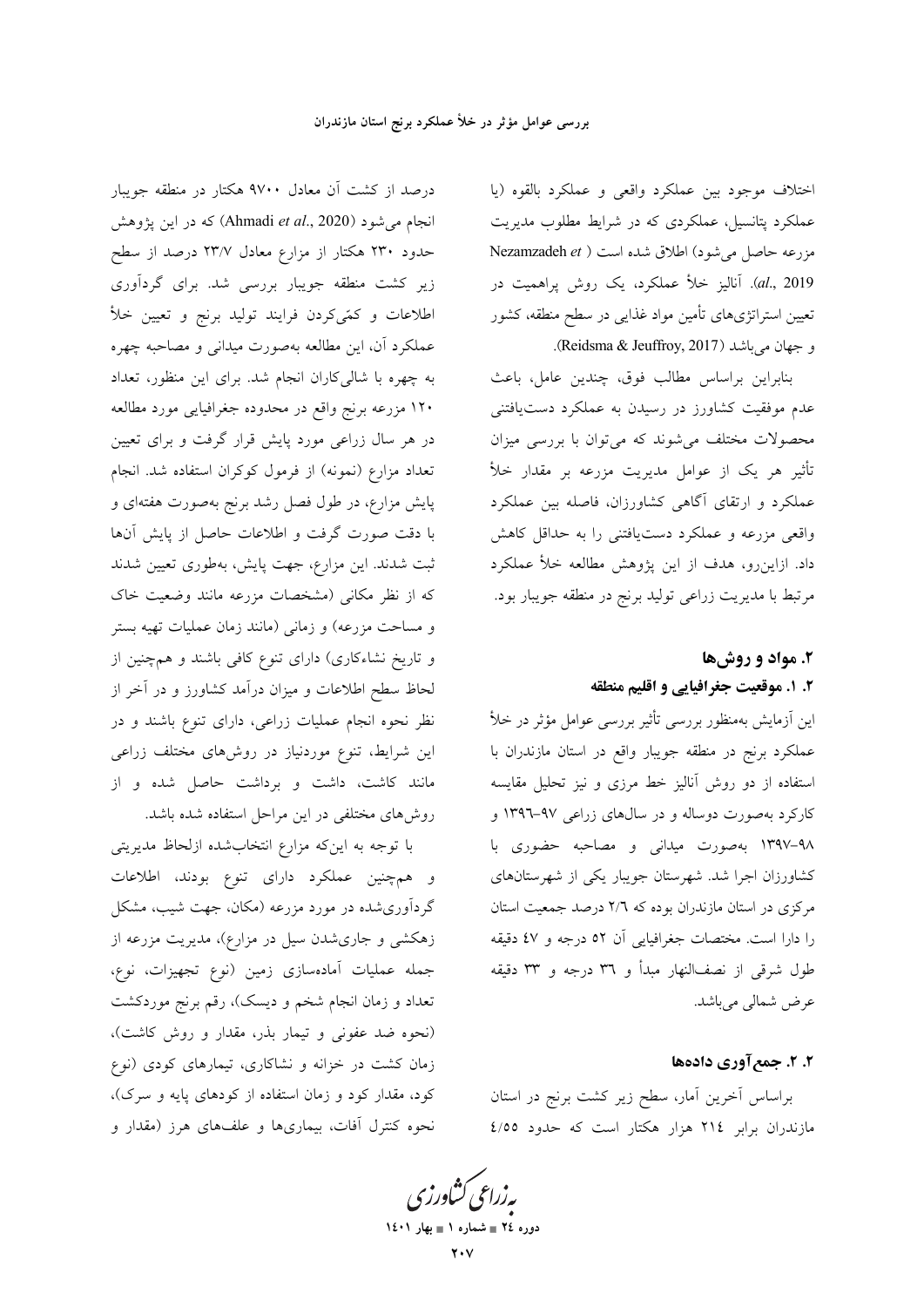عملکرد است. برای محاسبه میزان خلأ عملکرد ایجادشده برای یک متغیر، تفاوت حاصل از ضرب مقدار میانگین واقعی برای هر متغیر در ضریب آن در معادله تولید، با عدد حاصل از ضرب بهترین مقدار مشاهدهشده برای همان متغیر در ضریب همان متغیر، تعیین شد. نسبت خلأ عملکرد محاسبهشده برای هر متغیر به خلأ عملکرد کل، برابر با سهم آن متغیر (بهصورت درصد) در ایجاد خلأ عملكرد برنج است (Xu et al., 2016).

## ٢. ٤. آناليز خط مرزي

برای تجزیه و تحلیل دادهها با روش آنالیز خط مرزی، از توزیع فراوانی تجمعی یا نسبی استفاده شد. در این روش، دامنه تغییرات و روش انجام هر عمل زراعی انجامشده در مزارع برنج و نسبت کشاورزانی که از روشهای متفاوت هر یک از این عملیات زراعی استفاده کرده بودند، تعیین شد. رابطه بین عوامل مورد مطالعه با عملکرد برنج، با استفاده از تجزیه و تحلیل خط مرزی و نرمافزار SAS مورد تجزیه و تحلیل قرار گرفت (Soltani et al., 2016). براساس پروتکل پیشنهادشده برای تجزیه و تحلیل خط مرزی، پژوهشگران، خط مرزی را بهصورت فرضی در دادهها جای میدهند، در مجموع، پنج گام برای استفاده از تجزیه و تحلیل خط مرزی در نظر گرفته شده است (Silva et al., 2017). در گام اول، نمودار توزیع داده بررسی می شود. برای انجام این کار، ابتدا باید یک نمودار پراکندگی XY بین عملکرد (متغیر وابسته) و مدیریت محصول خاص (متغیر مستقل هدف) ترسیم شود. این .<br>نمودار پراکندگی، با دید کل<sub>ی</sub>تری روابط بین دو مجموعه داده را شناسایی میکند، که می تواند در مراحل بعدی برای حدس عملکرد مناسب برای خط مرزی بسیار مفید باشد. در گام دوم، نقطه-دادهها، طبقهبندی و گروهبندی می شوند. در این مرحله، با توجه به توزیع نقطه-دادهها و

نوع سموم دفع أفات)، تعداد، مقدار و زمان أبياري (سیستمهای آبیاری سنتی و تحت فشار و غیره) و اطلاعات مربوط به برداشت شالی (نوع تجهیزات، زمان برداشت شالی و سطح عملکرد)، ویژگیهای مربوط به خاک و محصولات و مسائل تولید محصول برنج از جمله خوابیدگی بوتههای برنج در هر مزرعه از طریق مشاهده و يا سؤال از شالي كاران بود. تجزيهوتحليل اطلاعات بهدستآمده با استفاده از توزیعهای فراوانی نسبی و تجمعی انجام شد و بیشترین نسبتها از روشهای مختلف که کشاورزان از آنها استفاده کردهاند، دامنه متغیرهای مختلف مدیریتی و نهادهها و خصوصیات خاک و ارقام مورداستفاده در مناطق و فراوانی های مربوط به آنها مشخص شد (Gorjizad et al., 2019b).

## ٢. ٣. تحليل مقايسه عملكرد

برای بررسی رابطه بین هر متغیر کمی با عملکرد از تجزیه رگرسیون و برای متغیرهای کیفی از تجزیه واریانس استفاده شد. در مرحله بعد، تجزیه دادهها با استفاده از روشهای مناسب آماری انجام شد. یکی از روش۵ای مناسب آماری، به تحلیل مقایسه عملکرد مشهور است. در این روش، رابطه بین همه متغیرهای کمی و کیفی بررسیشده با عملکرد برنج، با استفاده از رگرسیون چندگانه بررسی شد. اولین بخش، انتخاب میکند که چه متغیرهایی باید در معادله نهایی تولید عملکرد برنج آورده شوند. انتخاب متغیر با روش گامبهگام انجام شد (Soltani et al., 2016).

با قراردادن میانگین واقعی متغیرها (x) در ۱۲۰ مزرعه موردبررسی در مدل عملکرد، میانگین عملکرد با استفاده از مدل محاسبه شد. در مرحله بعد، با جایگذاری بهترین میزان واقعی متغیرهای موردبررسی در معادله بهدستآمده، محاسبه حداكثر عملكرد قابل حصول انجام شد اختلاف بین عملکرد واقعی و عملکرد قابل دستیابی، برابر با خلأ

بەزراعى كشاورز دوره ٢٤ = شماره ١ = بهار ١٤٠١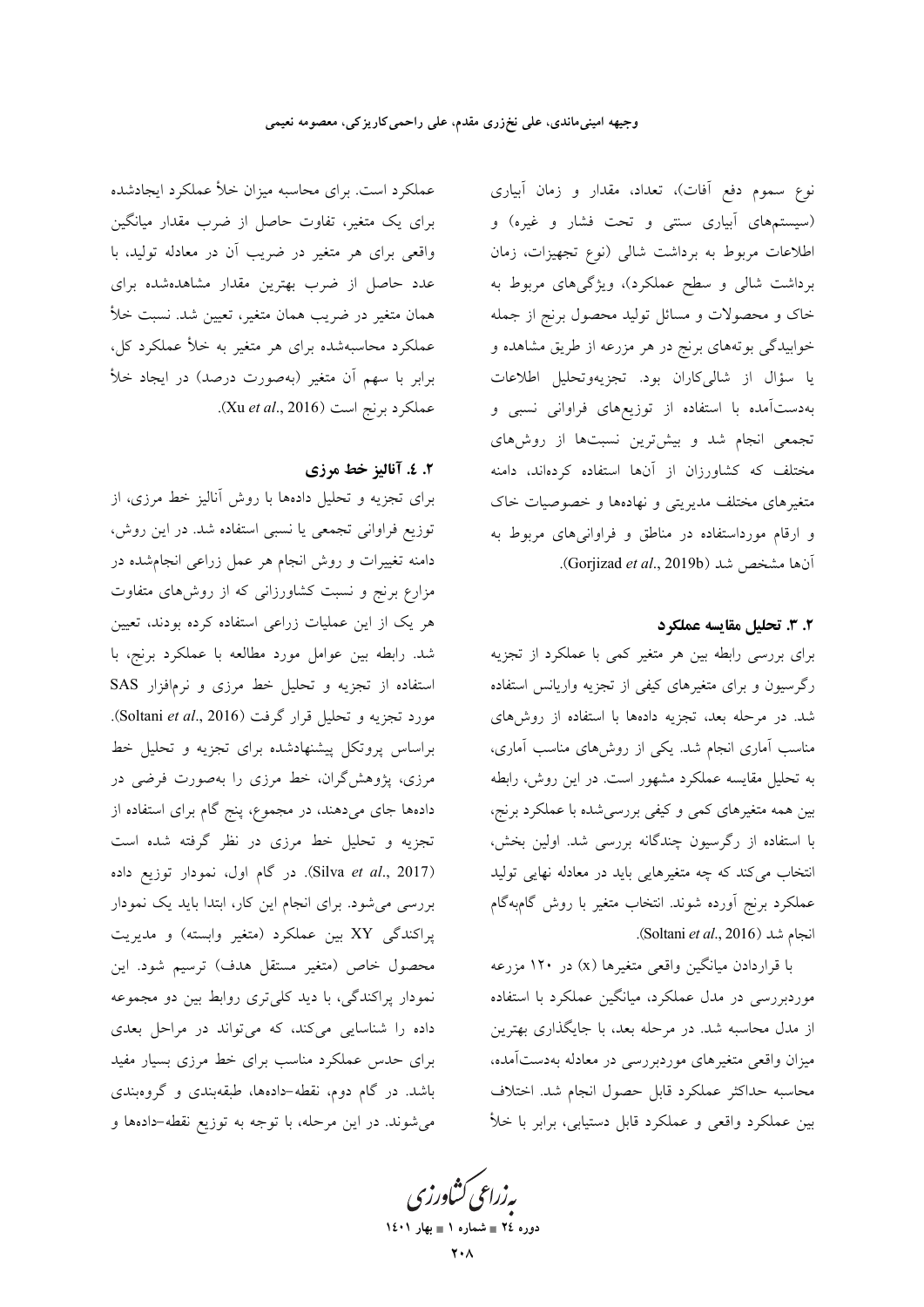در هر کپه، تراکم کاشت و کاربرد نیتروژن قبل از نشاکاری عملکرد خطی با شیب منفی را دنبال میکنند. یافتهها نشان میدهد که عملکرد نقاط زیر خط مرزی توسط عوامل دیگر محدود می شود.

**۳. ۱. ۱. مقدار مصرف بذر در خزانه و تاریخ نشاکاری** 

براساس یافتهها عملکرد متوسط مزرعه ٤٦٧٦ کیلوگرم در هكتار بود. پتانسيل عملكرد تحت تأثير مقدار متغير مصرف بذر در خزانه برابر با ٥٢٨٢ كيلوگرم در هكتار با حداقل ٧٩ کیلوگرم در هکتار بهدست آمد (جدول ۱). این نتایج نشان می دهد که با مصرف ۷۹ کیلوگرم بذر در خزانه به عملکرد مطلوب رسیده و مصرف بیش تر بذر در خزانه منجر به کاهش عملکرد میشود. همچنین، ۱۶ درصد از مزارع بهدلیل متغیر مصرف بذر در خزانه، در محدوده بهینه قرار نداشتند (شکل ١-الف). عملکرد نسبي مربوط به متغيرهاي ميزان بذر در خزانه برابر با ۸۵/۱ کیلوگرم در هکتار و خلأ عملکرد به میزان ۷۸۷ کیلوگرم در هکتار بود که دارای خلأ نسبی ۱٤/۹ کیلوگرم در هکتار (٦/٩٢ از درصد کل) بود (جدول ١). تجزیه و تحلیل عملکرد خط مرزی مربوط به متغیر تاریخ نشاکاری نشان داد که ۹۵ درصد از مزارع از حالت مطلوب یا بهینه برخوردار نبودند (شکل ۱–ب). عملکرد براساس حد مطلوب برای این متغیر ۵٤٣۰ کیلوگرم در هکتار بود و خلأ عملکرد به مقدار ۹۳۵ کیلوگرم در هکتار (۸/۲۳ درصد از كل) بەدست آمد.

### ۰. ۱. ۲. تعداد نشا در کیه و تراکم کاشت

نتايج مربوط به متغير تعداد نشا در كپه نشان داد كه ٦٢ درصد از مزارع، از حد مطلوب خارج و حداقل بهينه تعداد نشا در کپه برابر با چهار نشا بهدست آمد. عملکرد براساس حد مطلوب برای متغیر تعداد نشا در کپه، حدوداً ٥٣١٠ کیلوگرم در هکتار بود که دارای خلأ عملکرد ٨٦٥

همچنین با کمک کارشناسان مربوطه (در اینجا کشاورزی) و اطلاعات زراعی قبلی، متغیر مستقل (عملیات زراعی) به گروههایی با فواصل منظم یا نامنظم (بسته به نظر کارشناس و کیفیت دادهها) گروهبندی می شود. در برخی موارد، مانند تعداد کوددهی بهعنوان یک متغیر مدیریت مزرعه، دادهها بهطور طبیعی جداگانه گروهبندی می شوند. در مرحله سوم، دادههای خارج از محدوده و خارج از مرزها حذف می شوند. در این مرحله، پژوهشگر باید از دانش کافی و اطلاعات قبلی مناسب در مورد دادههای جمعهآوریشده برخوردار باشد تا دادههای مهم را از قلم نیندازد. در مرحله چهارم، بالاترین عملکرد در هر زیرگروه مشخص می شود. این مرحله در مطالعات مختلف، متفاوت است. در مطالعه حاضر، بالاترین عملکرد انتخاب شد و برخی از گروهها حاوی دادههایی با مقادیر غیرقابل قبول از نظر کشاورزی بودند. مرحله پنجم برازش یک تابع مناسب است. برازش این تابع براساس دادههای بهدستآمده در مرحله چهارم است. پارامترهای این تابع با استفاده از نرمافزار SAS و با استفاده از رویه nlin بهدست آمده است .(Rezvntalab et al., 2019).

# 3. نتايج و بحث ۰. ۱. نتایج آنالیز خط مرزی

پس از رسم توزیع دادههای عملکرد شلتوک برنج در برابر مهمترین متغیرهای مربوط به مدیریت (عوامل مدیریتی مؤثر بر عملکرد)، بالاترین عملکرد در سطوح مختلف هر ورودی یا مدیریت خاص برای هر متغیر انتخاب شد. با قراردادن یک خط در لبه بالایی دادهها (بالاترين توابع انتخاب شده در هر محدوده)، پاسخ عملکرد بهعنوان یک متغیر وابسته به متغیرهای مستقل (مهم ترین عوامل مؤثر بر عملکرد) تعیین شد. براساس یافتهها، بیش تر متغیرهای مصرف بذر، سن نشا، تعداد نشا

بەزراعى كشاورز دوره ٢٤ = شماره ١ = بهار ١٤٠١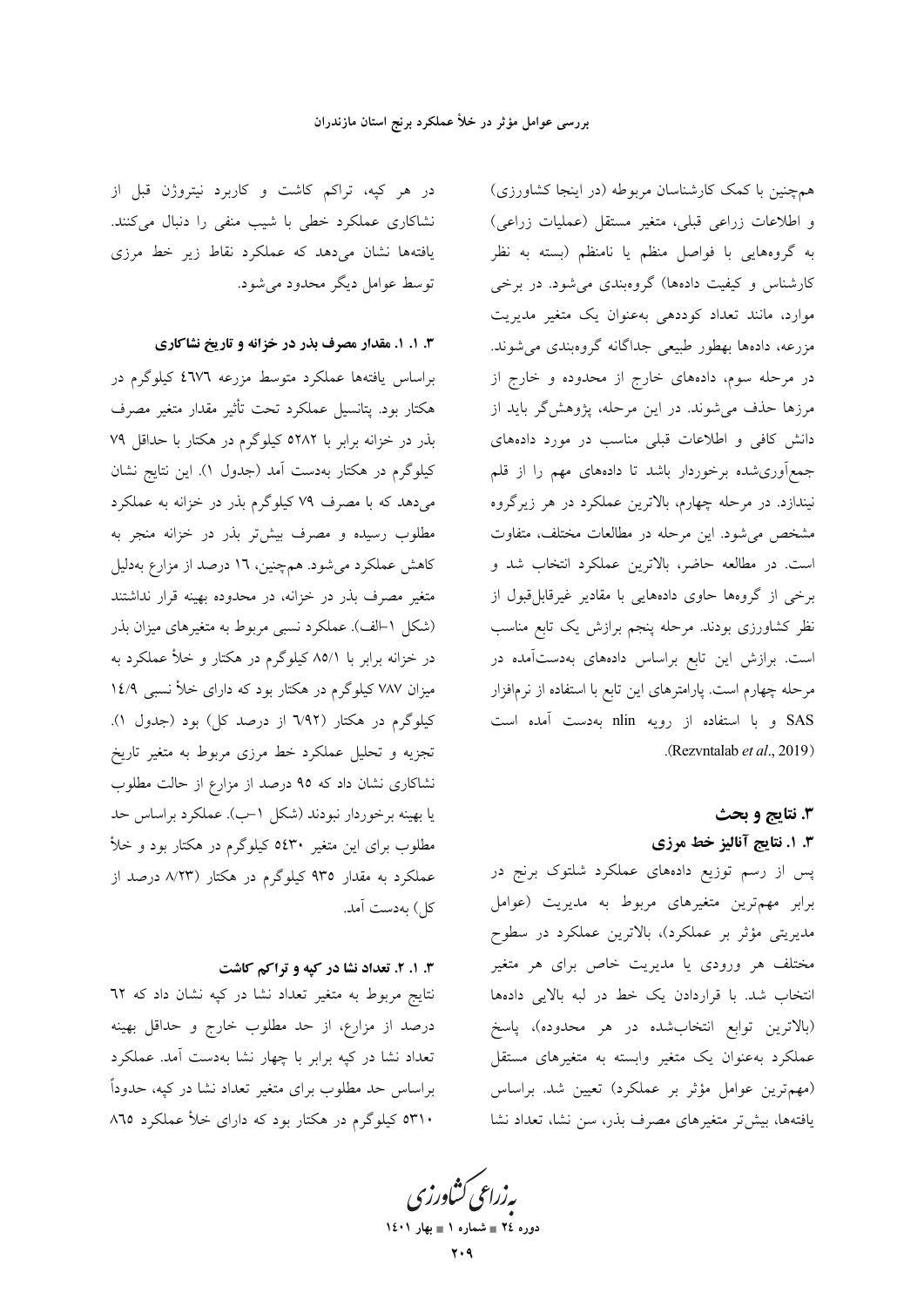#### وجیهه امینیماندی، علی نخزری مقدم، علی راحمی کاریزکی، معصومه نعیمی

نشاندهنده حداکثر پاسخ ممکن به عامل مورداستفاده بهعنوان متغیر مستقل است و نقاط زیر خط مرزی وضعیتی را نشان میدهد که عوامل دیگر، پاسخ متغیر . مستقل را محدود كردهاند (Yousefian et al., 2018).

کیلوگرم در هکتار (۷/٦۱ درصد از کل) و عملکرد نسبی حدود ۸٦/۸۳ کیلوگرم در هکتار حاصل شد. خلأ نسبی عملکرد برای متغیر تعداد نشاء در کپه، ۱۳/۱٤ کیلوگرم در هکتار بود (شکل ۲–الف). کران بالایی (بالاترین عملکرد)



شکل ۱. پراکنش دادههای عملکرد در متغیرهای میزان بذر مصرفی در خزانه و تاریخ نشاءکاری

| خلأ عملكرد<br>$(9/6)$       | $(\mathrm{kg}.\mathrm{ha}^{-1})$<br>خلأ نسبى | خلأ عملكرد<br>$(kg.ha^{-1})$                          | عملكرد نسبى<br>$(kg.\mathrm{ha}^{-1})$ | حد بهینه ('kg.ha<br>عملكرد براساس | $\overline{\cdot}$<br>مزارع<br>حد بھینه (%)<br>ان<br>رح | كىداقل<br>حد بھینه | واحد            | متغير                  |
|-----------------------------|----------------------------------------------|-------------------------------------------------------|----------------------------------------|-----------------------------------|---------------------------------------------------------|--------------------|-----------------|------------------------|
| 7/97                        | 12/9                                         | VAV                                                   | $\Lambda$ o/ $\Lambda$ .               | 0 YAY                             | ۱٦                                                      | ٦.                 | $kg.ha^{-1}$    | مقدار بذر در خزانه     |
| $\Lambda/\Upsilon\Upsilon$  | 1V/Y                                         | 4r                                                    | $\lambda$ Y/V $\Lambda$                | 0.54                              | ٩٥                                                      | ٥٤                 | از اول فروردين  | تاريخ نشاكاري          |
| V/Y                         | 10/T0                                        | $\wedge \wedge \circ$                                 | $\Lambda$ {/lo                         | $0^{\circ}$                       | $\setminus$                                             | ٣٩                 | روز             | سن نشا                 |
| $V/\mathbb{I}$              | 17/12                                        | $\wedge\hspace{-0.15cm}\uparrow\hspace{-0.15cm}\circ$ | $\Lambda \Upsilon / \Lambda$           | $\circ$ ۳٦.                       | ٦٢                                                      | ٤                  | تعداد           | نشا در کپه             |
| 7/77                        | 12/TT                                        | $V$ ٥٢                                                | $\Lambda$ ٥/٦٧                         | $0Y\Sigma V$                      | ٤                                                       | ٢.                 | بوته در مترمربع | تراكم كاشت             |
| 7/2A                        | 12/19                                        | $\lor\!\!\uparrow\!\!\uparrow\!\!\lor$                | $\Lambda$ 0/91                         | 0777                              | ٥                                                       | 100/01             | $kg.ha^{-1}$    | نيتروژن                |
| 7/99                        | 10/11                                        | V٩٤                                                   | $\Lambda$ <i>2</i> /99                 | 0719                              | ٤                                                       | ه ٤                | $kg.ha^{-1}$    | فسفر                   |
| 7/79                        | 12/27                                        | $\vee\uparrow\uparrow$                                | $\Lambda$ 0/02                         | 0700                              | $\gamma$                                                | $\Lambda$ ٤/٣٥     | $kg.ha^{-1}$    | نیترژون قبل از نشاکاری |
| $\Lambda/\Lambda$ 2         | $\lambda/\gamma$                             | $\cdots$                                              | $\Lambda$ \/ $\Upsilon$                | $00 \cdot \cdot$                  | ۹٦                                                      | $\wedge$ 1         | از كاشت         | تاريخ برداشت           |
| $\Lambda/\mathrm{V}\Lambda$ | $\Lambda/\Lambda V$                          | 991                                                   | $\Lambda$ \ /<br>$\Lambda\Upsilon$     | ٥٤٩٣                              | ٦٣                                                      | $\bullet$          | $\ast$          | خوابيدگي بوته          |
| $\Lambda/\mathrm{V}\Lambda$ | $\lambda/\nu$                                | 991                                                   | $\Lambda$ \ /<br>$\Lambda\Upsilon$     | ٥٤٩٣                              | ٧٤                                                      | ٠                  | $\ast$          | مشكل أفات              |
| $\Lambda/\mathbb{I}$        | <b>IV/AV</b>                                 | <b>AVA</b>                                            | $\Lambda$ Y/ $\Upsilon$                | 05YY                              | ٦٩                                                      | ٠                  | $\ast$          | مشكل بيمارىها          |
| $\Lambda/\Upsilon\Lambda$   | 1V/Y1                                        | 921                                                   | AY/79                                  | ٥٤٣٦                              | ۹۱                                                      | ٠                  | $\ast$          | مشکل علفهای هرز        |
| $\cdots$                    | $17/70$                                      | $\wedge \vee \mathcal{E}$                             | $\Lambda\Upsilon/V$ 0                  | ٥٣٦٩                              |                                                         |                    |                 | ميانگين                |

جدول ۱. نتایج مربوط به آنالیز خط مرزی همراه با محاسبات عملکرد بالقوه و خلأ عملکرد محصول برنج

نمرهدهی برای خوابیدگی بوته، مشکلات آفات، بیماریها و علفهای هرز براساس وقوع: هیچ (۰)، کم (۱)، متوسط (۲)، زیاد (۳) و خیلی زیاد (٤).

دوره ٢٤ = شماره ١ = بهار ١٤٠١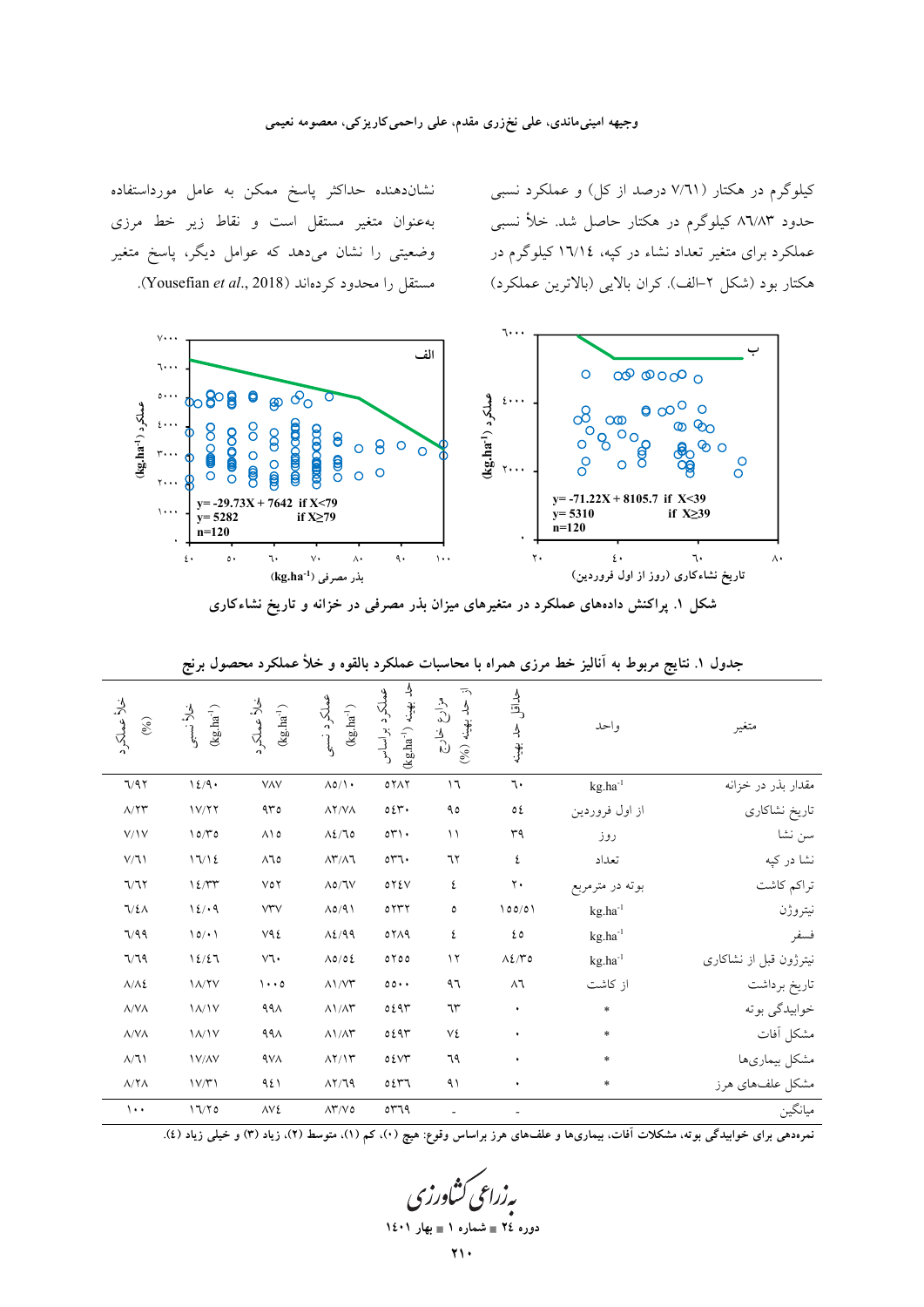### بررسی عوامل مؤثر در خلأ عملکرد برنج استان مازندران

نتایج مربوط به متغیر تراکم کاشت نیز نشان داد که در مزارع مورد مطالعه حداقل تراكم مطلوب كاشت ٤٤ بوته در متر مربع و ٤ درصد مزارع در محدوده مطلوب و بهينه قرار نداشتند (جدول ۱ و شکل ۲–ب). عملکرد براساس حد بهينه تحت تأثير متغير تراكم كاشت برابر حدود ٥٢٤٧ کیلوگرم در هکتار با خلأ عملکرد ۷۵۲ کیلوگرم در هکتار (٦/٦٢ درصد کل) بود. عملکردی که در هر یک از تراکمهای بوته، در قسمت زیر خط مرزی قرار دارد توسط عواملی غیر از تراکم گیاه محدود می شود. اگر تمام عوامل مدیریتی در آن مزرعه مشابه مزارعی باشد که به عملکرد بالقوه رسیده بودند، دلیلی نخواهد داشت که عملکرد حاصل از آنها، از بیشینه عملکرد حاصل از یک تراكم معين، يايين تر باشد (Thenmozhi et al., 2018).



شکل ۲. پراکنش دادههای عملکرد در متغیرهای تعداد نشا

در کیه و تراکم کاشت

۳. ۱. ۳. کود نیتروژن مصرفی کل و قبل از نشاکاری با توجه به یافتههای جدول (۱)، ملاحظه می شود که حداقل حد مطلوب مصرف کود نیتروژنه ۲٥/٥١ کیلوگرم در هکتار و درصد خارج از حد مطلوب این متغیر ٥ درصد بوده است. عملکرد براساس عملکرد بهینه و خلأ عملکرد بهترتیب ٥٢٣٢ و ٧٣٧ کیلوگرم در هکتار با خلأ عملکرد ٦/٤٨ درصد بود (شکل ٣-الف). بهعبارت ديگر، در پنج درصد از این مزارع، کاربرد کود نیتروژن کم تر از حد مطلوب بود که این عامل، یکی از عواملی است که مانع دستیابی به عملکرد بالقوه می شود.



نیتروژن کل و قبل از نشاکاری

نتایج مربوط به تجزیه و تحلیل خط مرزی برای متغیر کاربرد نیتروژن قبل از انجام نشاکاری (کود نیتروژن پایه)

دوره ٢٤ = شماره ١ = بهار ١٤٠١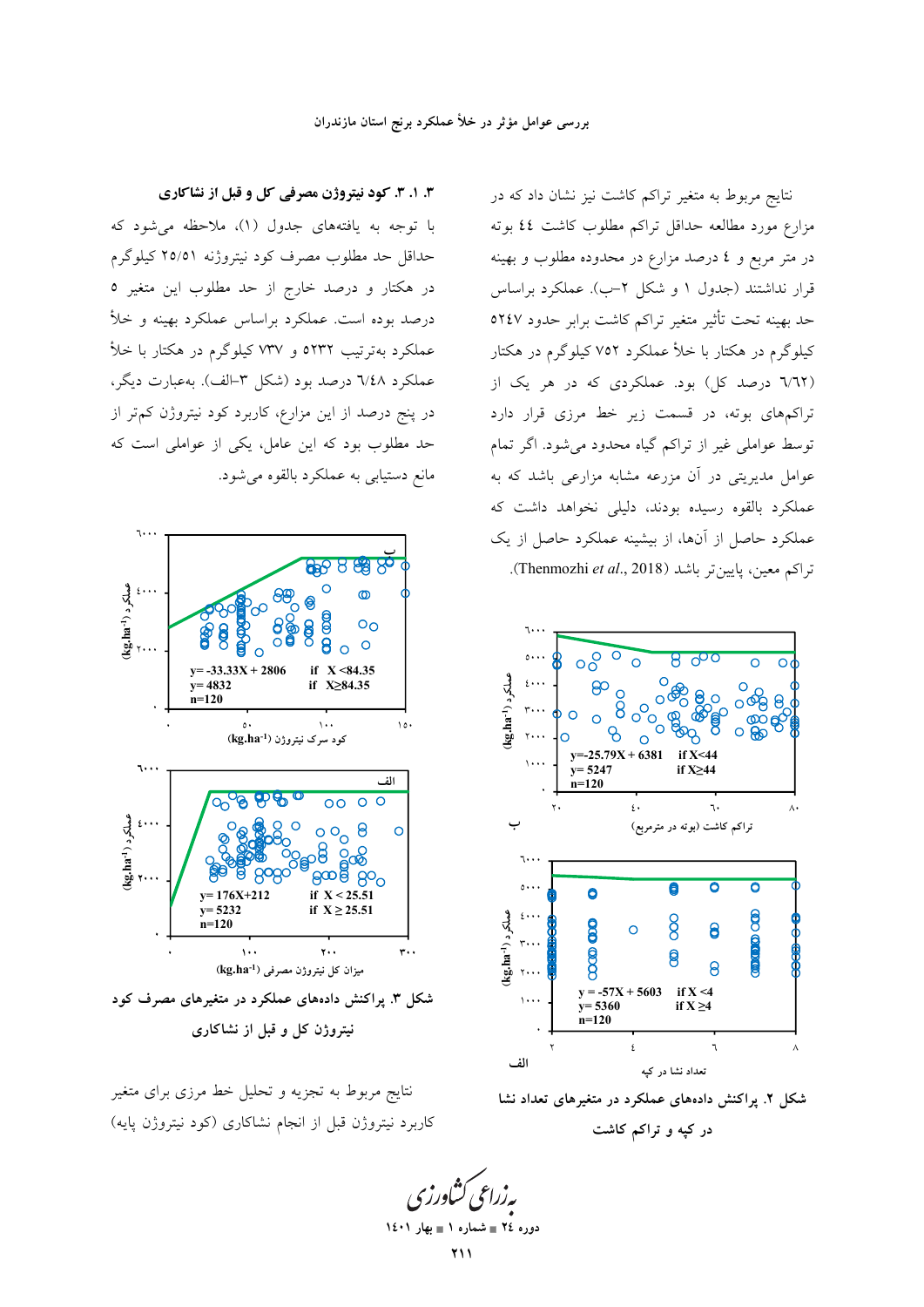موردمطالعه بستگی دارد و میتوان گفت که این عملکرد بالقوه قابل دستيابي است.

۳. ۱. ۵. خوابیدگی بوته، آفات، بیماریها و علفهای هرز عملکرد براساس حد مطلوب برای این چهار متغیر خوابیدگی بوته برنج، آفات، بیماریها و علفهای هرز بهترتیب ٥٤٩٣، ٥٤٩٣، ٥٤٧٣ و ٥٤٣٦ کیلوگرم در هکتار مشاهده شد و خلأ عملكرد حاصل از آنها بهترتيب ٩٩٨، ۹۹۸، ۹۷۸ و ۹۷۱ کیلوگرم در هکتار برابر با ۷/۷۸، ۷/۷۸، ٨/٦١ و ٨/٢٨ درصد (از کل خلأ عملکرد موردمشاهده) بود (جدول ۱). هدف بسیاری از پژوهشگران، بالابردن عملكرد تا يك سطح قابل،قبول جهت حفظ قيمت مواد غذایی است که هم برای مصرفکننده مطلوب باشد و هم هزینه محصول بتواند هزینههای کشاورز را تأمین کند و بهنظر می رسد عملکرد به میزان ۸۰ درصد عملکرد بالقوه، در اکثر سیستمهای کاشت محصول، آستانه تقریبی مطلوب اقتصادی باشد (Yadi et al., 2017). دستیابی به عملکردهای بالاتر از ۸۰ درصد عملکرد بالقوه، اگرچه ممکن است، اما احتمال دارد بهدلیل قیمت ابزار کشاورزی، کودهای شیمیایی و غیرشیمیایی، سموم دفع آفات و نیز همپوشانی فصل رشد از نظر اقتصادی برای کشاورزان مقرونبهصرفه نباشد .(Yousefian et al., 2019).

بهصورت كلي، نتايج مربوط به تجزيه و تحليل خط مرزی نشان داد که استفاده از این روش در مطالعات خلأ عملکرد میتواند با شناسایی سهم هر متغیر، پاسخ عملکرد گیاه زراعی به عوامل مدیریتی را مشخص کند. جهت دستیابی به بیشینه عملکرد گیاهان زراعی، با استفاده از این روش می توان بهترین استراتژی و برنامهریزی را تعیین كرد. مطالعهاى توسط .Dastan et al (2017) مستندسازى روند تولید ارقام مختلف برنج در استان مازندران گزارش کردند که متوسط عملکرد شلتوک برنج در کاشت و کار نشان داد که حداقل بهینه این کود، ۸٤/۳٥ کیلوگرم در هکتار و حدود ۱۲ درصد از مزارع، خارج از حد مطلوب بودند (شکل ۳–ب). همچنین، خلأ عملکرد مربوط به کاربرد نیتروژن قبل از انجام نشاکاری ۷٦٠ کیلوگرم در هکتار، حاصل شد. کشتوکار رایج منطقه بهعلت عدم درک صحیح از نیازمندیهای گیاه برنج، با مشکلات زیادی روبهرو است، بهطوریکه مصرف بی رویه آب، کودها و سموم شیمیایی نه تنها به افزایش هزینه تولید منجر شده، بلکه موجب کاهش عملکرد شده و باعث تخریب منابع و محیط زیست در درازمدت میشود .(Dastan et al., 2017)

#### 3. ۱. ٤. تاريخ برداشت

تجزیه و تحلیل عملکرد براساس خط مرزی مربوط به متغیر تاریخ برداشت نشان میدهد که ۹۳ درصد مزارع، خارج از محدوده مطلوب بودند و حداقل حد مطلوب برای این متغیر ۸٦ روز پس از نشاکاری بود (جدول ۱). جهت تعدیل و یا کم کردن خلأ عملکرد گیاهان زراعی، لازم است محدودیتهای عملکرد در یک منطقه خاص مشخص شود. روش تجزیه و تحلیل خط مرزی مورداستفاده در این مطالعه و برآورد خلأ عملکرد، عوامل ایجاد این خلأ یا محدودیتهای عملکرد گیاه زراعی برنج در منطقه جویبار استان مازندران را نشان میدهد. یکی از مزیتهای این روش تجزیه و تحلیل، عدم نیاز به فرایند انتخاب متغیر اولیه است (برعکس روشهای مبتنی بر مدلهای رگرسیون چند متغیره). همچنین تفسیر نتایج روش تجزیه و تحلیل خط مرزی نسبت به مدلهای رگرسیون چندمتغیره راحتتر است. با توجه به اینکه عملکرد بالقوه محاسبهشده در این تجزیه و تحلیل در منطقه موردمطالعه، با استفاده از دادههای واقعی هر مزرعه بهدست می آید، عملکرد بالقوه بهدستآمده، به منطقه

بەزراعى ڭشاورزى دوره ٢٤ = شماره ١ = بهار ١٤٠١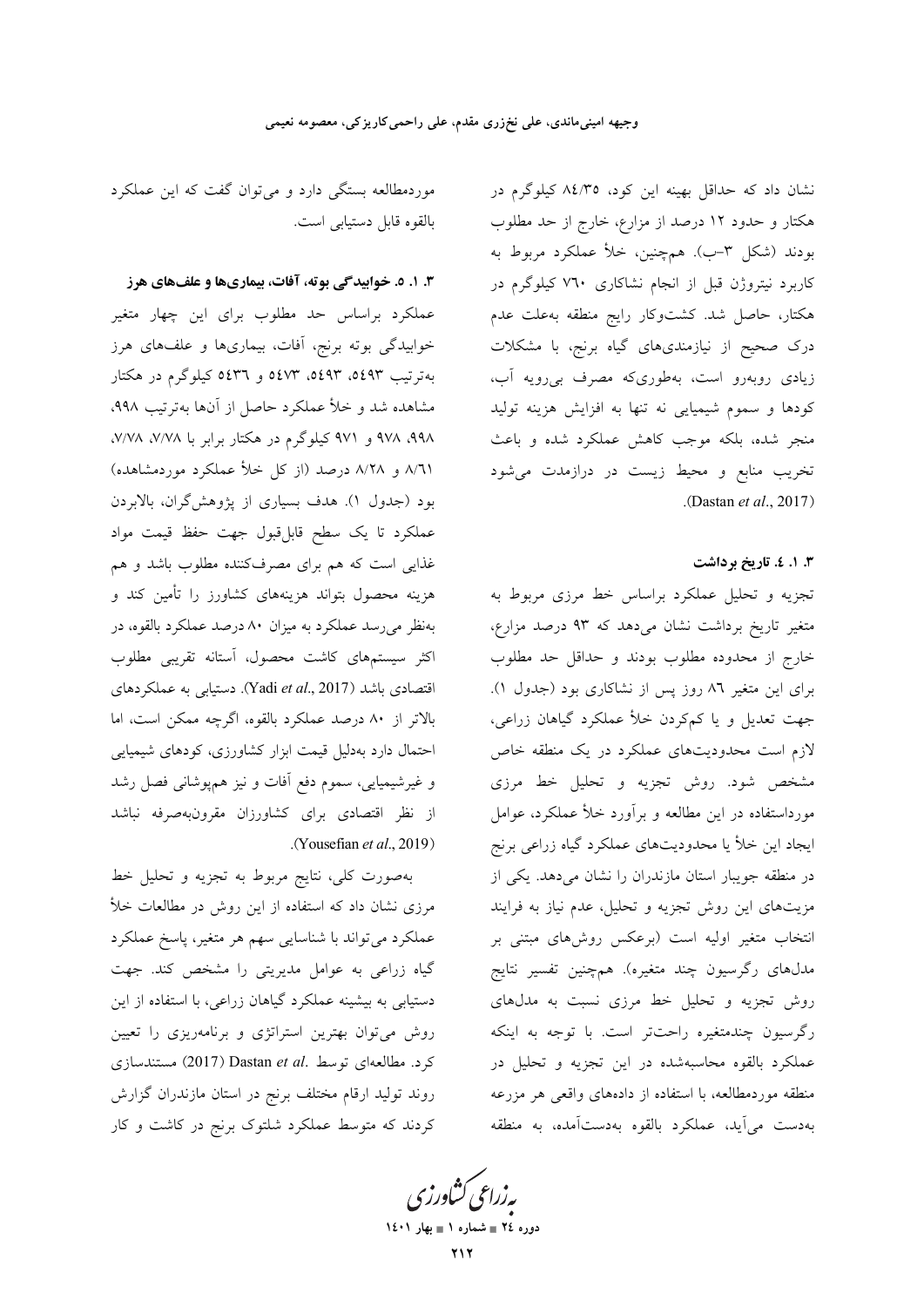معمولی و نیمه مکانیزه برنج بهترتیب ٤١٠٠ و ٤٤٠٠ کیلوگرم در هکتار بهدست آمد.

# ۴. ۲. تحلیل مقایسه کارکرد

در این مطالعه، در مدل رگرسیونی حاصل، عملکرد شلتوک در واحد سطح، یک متغیر وابسته فرض شد و سایر متغیرها بهعنوان متغیر مستقل در نظر گرفته شدند. این متغیرهای مستقل بهدستآمده از مدل رگرسیونی، در معادله نهایی ارائه شده است. در نهایت، با استفاده از معادله (١) (معادله تولید)، عملکرد واقعی، عملکرد قابل دستیابی و سهم هر یک از متغیرها در کاهش عملکرد تعیین شد. لذا، از تعداد بالای ۱۳۰ متغیر مورد مطالعه، مدل (معادله نهایی رگرسیون گامبهگام) با پنج متغیر مستقل انتخاب شد. معادله عملکرد نهایی به شرح زیر است:  $($ ابطه ۱)

 $Y = 4580 + 246X_1 + 6X_2 + 823X_3 - 2X_4 - 182X_5$ 

که در معادله فوق، Y معادل عملکرد شلتوک برحسب کیلوگرم در هکتار،  $X_1$  معادل رقم طارم هاشمی (صفر= عدم کاشت، ۱= کاشت این رقم)،  $X_2$  معادل مصرف کود پتاسیم (صفر تا ۱۵۰ کیلوگرم در هکتار)، X<sub>3</sub> معادل کاربرد زنبور

تریکوگراما (صفر= عدم کاربرد، ۱= کاربرد)، X4 معادل برداشت دستی محصول (صفر= عدم کاربرد، ۱= کاربرد) و معادل مشکل آفات (براساس میزان شیوع از صفر تا  $X_5$ چهار) هستند که در ادامه، براساس میزان تأثیر آنها بر خلأ Gorjizad et al. مطالعه، Gorjizad et al. مطالعه (2019a) پتانسیل و خلأ عملکرد مرتبط با مدیریت محصول ارقام مختلف برنج را در منطقه نکا ارزیابی کردند. آنها از بین ۱۵۰ متغیر موردمطالعه، مدل نهایی تحلیل مقایسه عملکرد برنج در منطقه نکا را با هشت متغیر مستقل تعیین کردند. در مدل عملکرد، میانگین و بیشینه عملکرد ۷۱۹٤ و ۹۲٤۱ کیلوگرم در هکتار برآورد شد. خلأ عملکرد کل ۲۰٤۷ کیلوگرم در هکتار برآورد شد.

نتايج حاصل از رگرسيون گامبهگام جهت مشخصنمودن مهمترین متغیرهای مدیریتی مؤثر بر عملکرد شلتوک برنج و مدل عملکرد و مقادیر کمینه، بیشینه و متوسط هر یک از این ویژگیهای در جدول (۲) ارائه شده است.

بهترین شرایط برای متغیرهای رقم، مصرف پتاسیم و کنترل زیستی با استفاده از آزادسازی زنبور تریکوگراما، بيشينه مقدار آنها با تأثير مثبت انتخاب شد.

| خلأ عملكرد | خلأ عملكرد               | مقادير پيشبينيشده |             | مشخصات متغيرهاي مستقل |                |                           |                             | ضريب        |              |  |  |
|------------|--------------------------|-------------------|-------------|-----------------------|----------------|---------------------------|-----------------------------|-------------|--------------|--|--|
| $(\%)$     | $(kg.ha^{-1})$           | بهترين            | متوسط       | بهترين                | بيشينه         | متوسط                     | كمىنە                       | در مدل      | متغير        |  |  |
| ٠          | $\overline{\phantom{a}}$ | $20\Lambda$       | $20\Lambda$ | $\overline{a}$        | $\blacksquare$ |                           |                             | $20\Lambda$ | عرض از مبدأ  |  |  |
| ٦          | $\cdot$ ۳                | ٢٤٦               | ۱٤٣         |                       |                | $\cdot$ /0 $\wedge$       | ٠                           | ٢٤٦         | رقم برنج     |  |  |
| ٣٩         | ۷۰۹                      | ۸٦٩               | ۱٥۹         | $\circ \cdot$         | ۱٥٠            | TV/OE                     | ٠                           | ٦           | پتاسيم خالص  |  |  |
| ٤٤         | $\Lambda \cdot 7$        | $\Lambda$         | ۱٦          |                       |                | $\cdot$ / $\cdot$ $\cdot$ | ٠                           | $\Lambda$   | مبارزه زیستی |  |  |
| ٠          |                          | ٠                 | ۱-          | ٠                     |                | $\cdot$ / $\sim$ 0        | ٠                           | $Y -$       | بر داشت دستی |  |  |
| ۱۲         | ۲۲۲                      | ٠                 | $YYY-$      | ٠                     | ٣              | 1/77                      | $\bullet$                   | $11 -$      | مشكل أفات    |  |  |
| $\cdots$   | 1127                     | ٦٥١٨              | 27V7        | $\overline{a}$        | 0.24           | ٤٤٨٥                      | $\mathbf{r}\cdot\mathbf{.}$ | $\sim$      | عملكرد شلتوك |  |  |
|            |                          |                   |             |                       |                |                           |                             |             |              |  |  |

جدول ۲. کمی کردن خلأ عملکرد برنج و سهم هر یک از متغیرهای واردشده در معادله تولید

دوره ٢٤ = شماره ١ = بهار ١٤٠١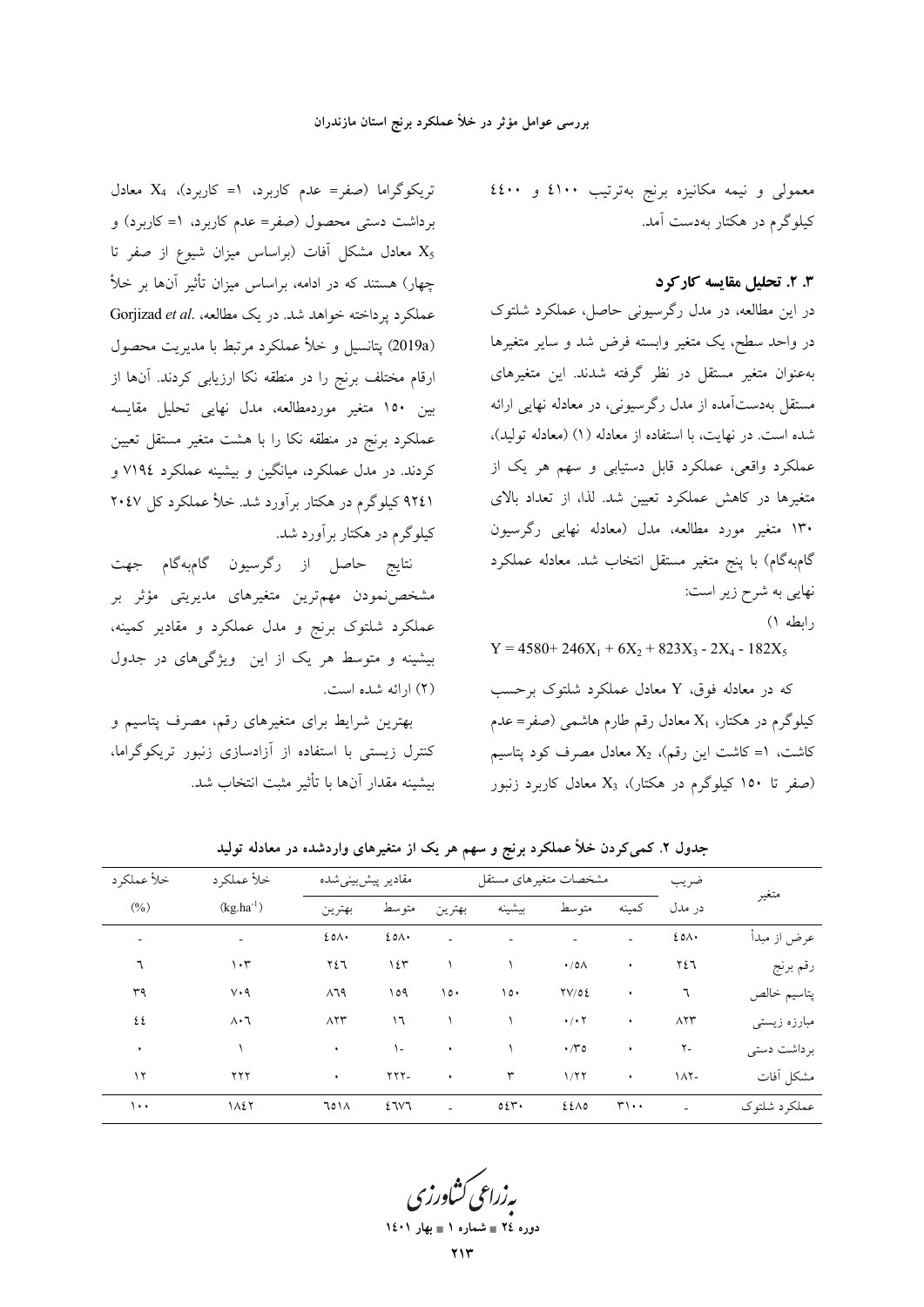**۱**۵۱۸ و ۹۵۱۸ کیلوگرم در هکتار برآورد شد و این مقادیر بهدستآمده قابل مقايسه با متوسط و حداكثر عملكرد مشاهدهشده (٤٤٨٥ و ٤٤٣٠ کيلوگرم در هکتار) در مزارع موردبررسی است. خلأ عملکرد کل ۱۸٤۲ کیلوگرم در هكتار برآورد شد. اين مقدار به معنى فاصله ١٨٤٢ کیلوگرم در هکتار بین عملکرد واقعی کشاورزان و آنچه که آنها میتوانند برداشت کنند وجود دارد که با مدیریت صحيح از بين رفته يا كاهش مي يابد (جدول ٢).

شکل (٤) نشاندهنده رابطه بين عملکرد واقعي و عملکرد برآورد شده توسط مدل تولید (معادله ۱) با ضریب تبیین ۰/٤۱ (غیرمعنیدار) است و جذر میانگین مربعات خطا و ضريب تغييرات مدل بهترتيب ٣٤/٧٩ کیلوگرم در هکتار و ۷/۷۲ درصد میباشد. این نتایج نشان میدهد که دقت مدل مناسب بوده و میتواند برای مطالعات خلأ عملكرد برنج مورد استفاده قرار گيرد. سطح بالای خلأ عملکرد و سهم هر یک از عوامل مدیریت مزرعه بر آن نشاندهنده این است که با مدیریت صحیح مزرعه می توان قسمت قابل توجهی از این خلأ را جبران کرد و به پتانسیل عملکرد دست یافت. رسیدن به عملکرد بالقوه گیاهان زراعی بهندرت رخ میدهد و در واقع تنها قسمتی از آن بهعنوان یک عملکرد محصول واقعی از مزارع حاصل می شود (Espe et al., 2016b).

آگاهی از عملکرد بالقوه و میزان و تأثیر هر یک از عوامل محدودکننده عملکرد گیاهان زراعی نقش تعیین کنندهای در تعیین استراتژیهای مدیریت جایگزین برای رسیدن به بیشینه عملکرد گیاهان زراعی دارد ( Espe et al., 2016a; Habibi et al., 2019a). استفاده از تجزيه و تحلیل خط مرزی در مطالعات خلأ عملکرد گیاهان زراعی می تواند پاسخ عملکرد به عوامل مدیریتی را به وضوح نشان دهد و عملکردهای بالقوه احتمالی را تعیین .(Habibi et al., 2019b).

متغیرهای برداشت دستی شالی و مشکلات آفت متغیرهای منفی بودند و مقادیر پایین آنها انتخاب شدند. بنابراین، مقدار بهینه برابر با کم ترین مقدار این دو متغیر در نظر گرفته شد (جدول ۲). افزایش عملکرد بهدلیل تفاوت بین بهترین و میانگین عملکرد مربوط به دو متغیر برداشت دستی و مشکل آفات، به ترتیب صفر و ۱۲ درصد از کل افزایش عملکرد محصول برنج (معادل بهترتیب یک و ۲۲۲ کیلوگرم در هکتار) بود. افزایش عملکرد مربوط به اثر متغیر رقم، حدود ۱۰۳ کیلوگرم در هکتار، معادل شش درصد از کل افزایش عملکرد بود. مقدار افزایش عملکرد مربوط به تأثیر رقم، کاربرد کود پتاسیم و کنترل بیولوژیکی در برابر آزادسازی زنبور تریکوگراما بهترتیب برابر با حدود ۷۰۹ و ۸۰٦ کیلوگرم در هکتار، معادل ۳۹ و ٤٤ درصد از كل تغيير عملكرد بهدست آمد (جدول ٢). از میان پنج متغیر موجود در مدل، تأثیر متغیر کاربرد کود پتاسیم و کنترل بیولوژیکی در برابر آزادسازی زنبور تریکوگراما قابلتوجه است که با مدیریت کاربرد کود شیمیایی پتاسیم و کنترل تلفیقی مناسب آفات (مبارزه شیمیایی همراه با مبارزه زیستی یا بیولوژیک) میتوان قسمت زیادی از خلأ عملکرد موجود در مزارع برنج منطقه جویبار استان مازندران را جبران کرد. در یک مطالعه، .Gorjizad et al عوامل محدودكننده عملکرد برنج را در استان مازندران موردبررسی قرار دادند. نتایج مطالعه آنها حاکی از آن بود که مدل تولید برنج، حدود ٥٨ درصد از اختلاف عملكرد واقعى برنج با عملکرد قابل حصول را با میانگین خلأ عملکرد حدود ۲۳۰۰ کیلوگرم در هکتار تعیین کرد و پنج عامل تعداد کاربرد کود، کاهش آبیاری، برداشت تأخیری، دو نوبت وجین دستی علفهای هرز و نشاءکاری دیرهنگام سبب خلأ عملكرد برنج شده بود.

در این مطالعه، میانگین و بیشینه عملکرد بهترتیب

بەزراعى ڭشاورزى دوره ٢٤ = شماره ١ = بهار ١٤٠١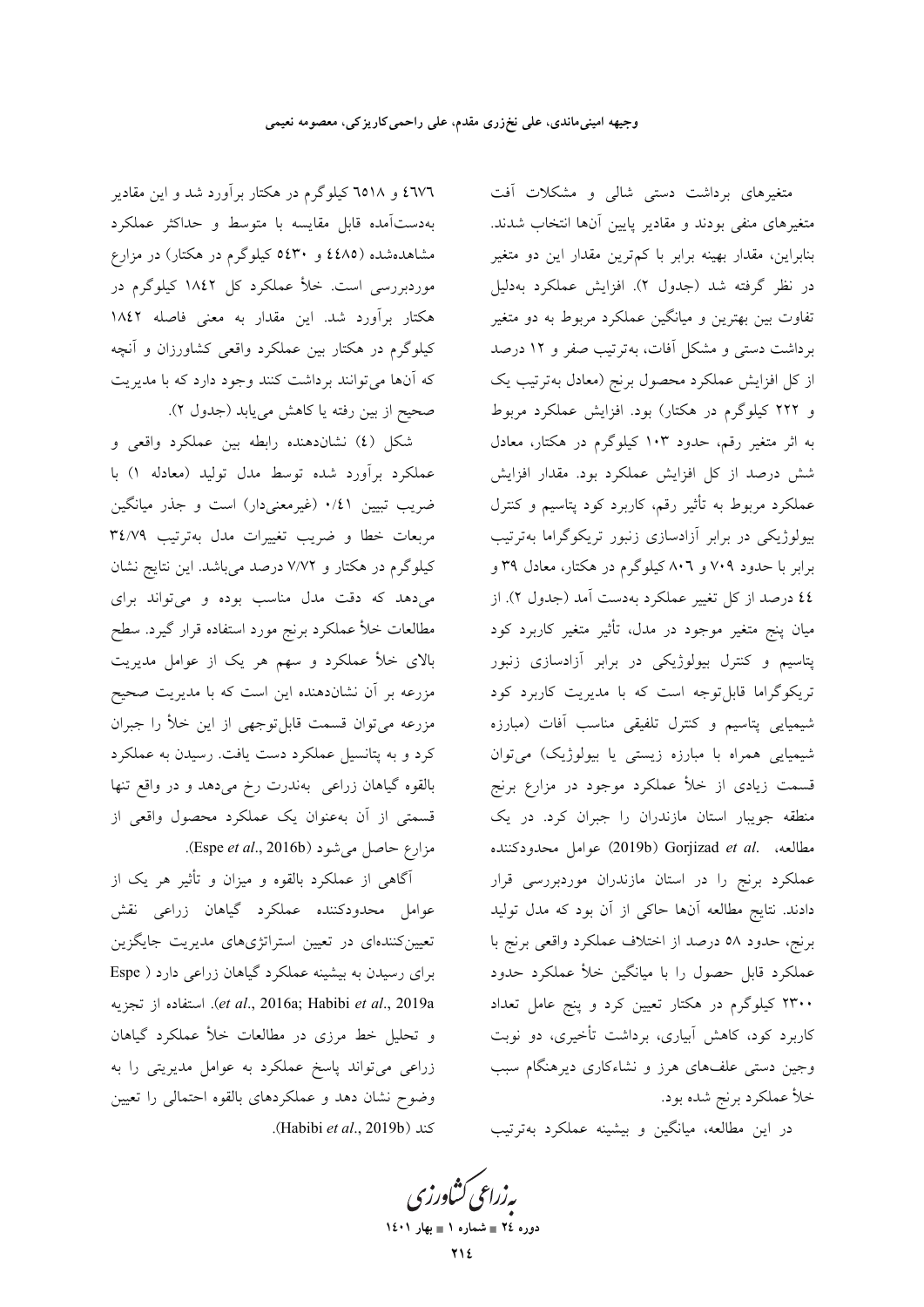

شکل ٤. رابطه بین عملکرد پیش بینیشده و عملکرد واقعی. خطوط منقطع، اختلاف ٢٠ درصد بالایی و پایینی عملکرد واقعی و ییش بینی شده را نشان می دهند.

تفسیر نتایج حاصل از این تجزیه و تحلیل ساده است و توصیه می شود تجزیه و تحلیل را روی یک مجموعه داده با چندین روش انجام شود و همراه با آنها، از تجزیه و تحلیل خط مرزی باید بهعنوان تجزیه و تحلیل کاربردی استفاده شود (Yousefian et al., 2018). همچنین ممکن است (با احتمال زیاد) این تجزیه و تحلیل نیاز به آزمایشهای مزرعهای معمول را تقلیل داده و اطلاعات مناسبی را برای طراحی آزمایشهای کشاورزی و زراعی برای پژوهشگر فراهم كند. اگر چنين مطالعات ميداني بهطور فراگير و در طول چندین سال (دورههای پنج ساله یا ده ساله) برای محصولات اساسی انجام شود، میتوان از پتانسیل چنین تجزیه و تحلیل هایی برای یافتن راههایی برای افزایش تولید این گیاهان زراعی استفاده کرد (Halalkhor et al., 2018).

## ٤. نتىجەگىرى

براساس یافتههای موجود در ۱۲۰ مزرعه برنج موردمطالعه در منطقه جویبار استان مازندران، از حدود ١٣٦ متغیر، مدل نهایی عملکرد برنج در این منطقه با استفاده از پنج متغیر مستقل تعیین شد. بهعبارت دیگر، در مدل تجزیه و تحلیل

مقایسه کارکرد، عملکرد واقعی مزارع برنج موردبررسی و عملكرد بالقوه تخمين زدهشده توسط مدل بهترتيب ٤٦٧٦ و ٦٥١٨ كيلوگرم در هكتار برآورد شد و خلأ عملكرد مزارع برنج موردبررسی ۱۸٤۲ کیلوگرم در هکتار بود. با توجه به یافتههای تجزیه و تحلیل خط مرزی، مشاهده شد که میانگین عملکرد براساس حد مطلوب برای ۱۳ متغیر موردبررسی، **۵۳٦۹** کیلوگرم در هکتار بهدست آمد که خلأ عملکرد مزارع برنج موردبررسی در منطقه جویبار استان مازندران، ۸۷٤ کیلوگرم در هکتار محاسبه شد. بنابراین، با توجه به نتایج این مطالعه، میتوان بیان کرد که دقت مدل عملکرد (یا معادله تولید) در هر دو روش مطلوب است و میتواند جهت تخمین خلأ عملکرد برنج و تعیین سهم هر یک از عوامل محدودکننده عملکرد برنج مورداستفاده قرار گیرند و میتوان بيان داشت كه اين عملكرد بالقوه، مي تواند محقق شود. توصیههای این پژوهش براساس یافتههای سالهای مذکور در منطقه (در سالهای زراعی ۹۷-۱۳۹۷ و ۹۸-۱۳۹۷) است. این توصیهها ممکن است در زمانهای آتی با تغییر سیستم محصول (مانند کشاورزی حفاظتی و یا خشکهکاری برنج)، مديريت محصول و احتمالاً شرايط أبوهوايي (پديده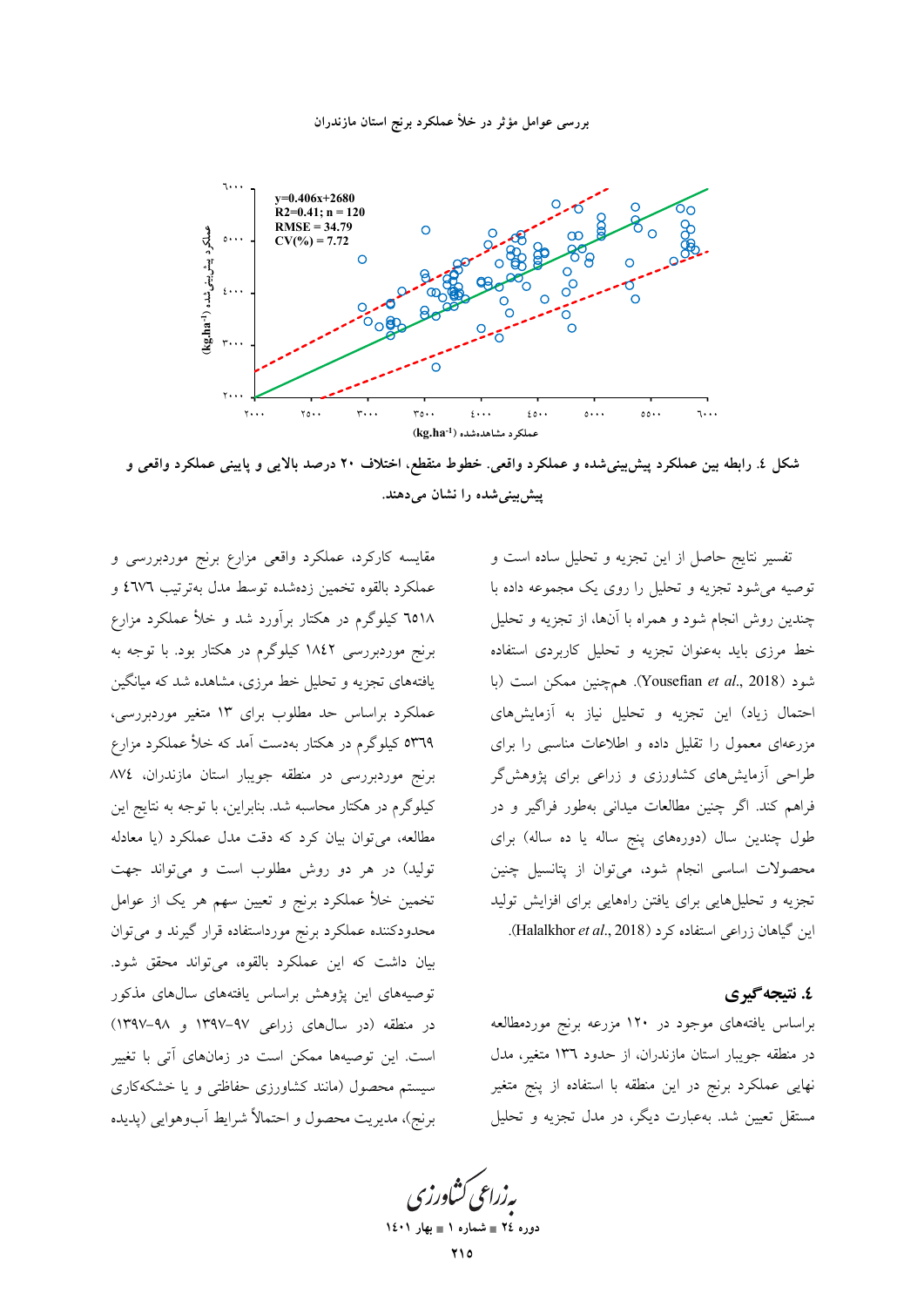D., Harrell, D., Linscombe, S., & McKenzie, K. (2016a). Yield gap analysis of US rice production systems shows opportunities for improvement. Field Crops Research, 196, 276-283.

- Beza, E., Silva, J. V. Kooistra, L., & Reidsma, P. (2017). Review of yield gap explaining factors and opportunities for alternative data collection approaches. Europian Journal of Agronomy, 82, 206-222.
- Espe, M. B., Yang, H., Cassman, K. G., Guilpart, N., Sharifi, H., & Linquist, B. A. (2016b). Estimating yield potential in temperate highyielding, direct-seeded US rice production systems. Field Crops Research, 193, 123132.
- FAO. (2019). FAO rice market monitor (RMM). Retrieved from: http://www.fao.org/economic/est/publications/ri cepublications/rice-market-monitor-rmm/en/.
- Gorjizad, A., Dastan, S., Soltani, A., & Norouzi, H. A. (2019a). Evaluation of potential yield and yield gap associated with crop management in improved rice cultivars in Neka region. Agroecology Journal, 11(1), 277-294.
- Gorjizad, A., Dastan, S., Soltani, A., & Norouzi, H. A. (2019b). Large scale assessment of the production process and rice yield gap analysis by comparative performance analysis and boundary-line analysis methods. Italian Journal of Agronomy, 14(2), 123-131.
- Guilpart, N., Grassini, P., Sadras, V.O., Timsina, J., & Cassman, K. G. (2017). Estimating yield gaps at the cropping system level. Field Crops Research, 206, 21-32.
- Habibi, E., Niknejad, Y., Fallah, H., Dastan, S., & Barari, D. (2019a). Estimation of yield gap of rice by comparative performance analysis (CPA) in the Amol and Rasht regions. Journal of Plant Production, 42(3), 551-562.
- Habibi, E., Niknejad, Y., Fallah, H., Dastan, S., & Barari, D. (2019b). Life cycle assessment of rice production systems in different paddy field size levels in north of Iran. Environment, Monitoring and Assessment, 191, 202-210.
- Halalkhor, S., Dastan, S., Soltani, A., & Ajam Norouzi, H. (2018). Documenting the process of rice production and yield gap associated with crop management in local cultivars of rice production (case study: Mazandaran province, Babol region). Journal of Crops Improvement, 20(2), 397-418. (In Persian).
- Nalley, L., Tack, J., Barkley, A., Jagadish, K., & Brye, K. (2016). Quantifying the agronomic and economic performance of hybrid and conventional rice varieties. Agronomy Journal, 108(4), 1514-1523.

تغییر جهانی اقلیم) تغییر کند. در این مطالعه، مواردی که .<br>بهطور قابل توجهي بر خلأ عملكرد تأثير ميگذارند و در مرحله اول نیاز به تغییر و بهبود دارند، در میان مدیریتهای رایج کشاورزی ذکر شده است. بنابراین، نتایج این مطالعه، مکمل سایر مدیریتهای رایج توصیهشده توسط کارشناسان مراکز جهاد کشاورزی و فعال در زمینه کشت و کار و برنج است. در نهایت، احتمال میررود که اصلاح این عوامل محدودکننده عملکرد مطلوب برنج با استفاده از راهبردهایی می تواند اختلاف بین عملکرد واقعی و عملکرد قابل حصول ۱٫ کاهش دهد.

٥. تشکر و قدردانی از شالی کاران محترم منطقه جویبار که با دقت پرسشنامه را تکمیل نمودند، تشکر و قدردانی میگردد.

٦. تعارض منافع هيچگونه تعارض منافع توسط نويسندگان وجود ندارد.

#### ۷. منابع

- Ahmadi, K., Gholizade, H., Ebadzade, H. R., Hosseinpour, R., Hatami, F., Fazli, B., Kazemian, A., & Rafiei, M. (2020). Agricultural Statistics. Ministry of Jihad-e-Agriculture, Deputy for Planning and Economy. Information and Communication Technology Center. First volume. Crops, 2019-2020 growing season. 117 p.
- Anderson, W., Johansen, C., & Siddique, K. H. (2016). Addressing the yield gap in rainfed crops: A review. Agronomy and Sustainable Development, 36(1), 18-26.
- Dastan, S., Soltani, A., & Alimagham, M. (2017). Documenting the process of local rice varieties production in two conventional and semimechanized planting methods in Mazandaran province. Cereal Research, 7(4), 485-502.
- Fischer, R. A. (2015). Definitions and determination of crop yield, yield gaps, and of rates of change. Field Crops Research, 182, 9-18.
- Espe, M. B., Cassman, K. G., Yang, H., Guilpart, N., Grassini, P., Van Wart, J., Anders, M., Beighley,

پەزراعى كشاورزى

دوره ٢٤ = شماره ١ = بهار ١٤٠١